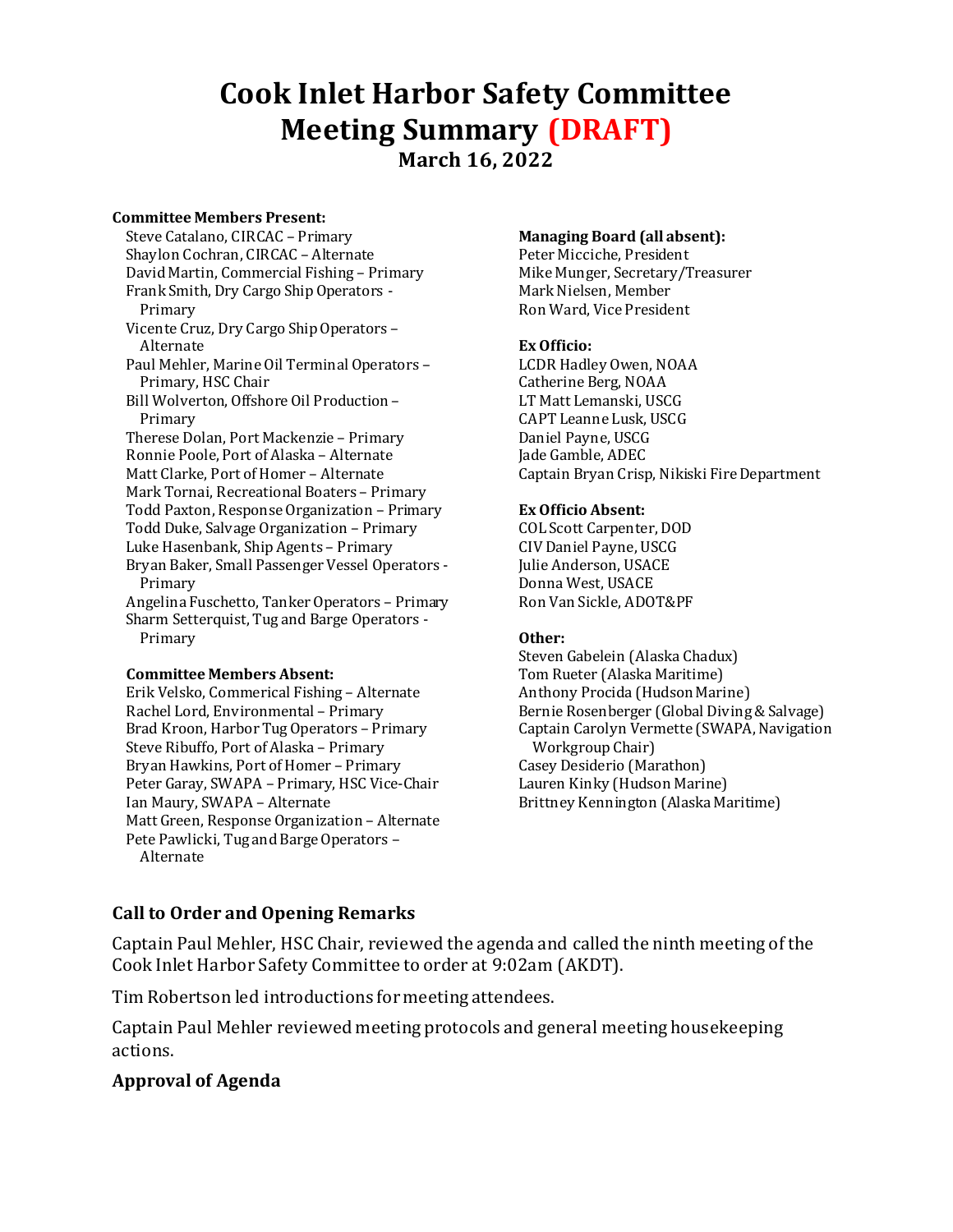**Motion Catalano, Hasenbank to approve as the agenda as prepared. Motion passes by no objection.**

### **Meeting Summary March 10, 2021**

**Motion Catalano, Baker to approve the March 10, 2021 meeting summary as prepared. Motion passes by no-objection.**

### **Round Table Committee Member Updates**

Committee Members in attendance took turns providing the group with updates from their industry sectors. No actionable items arose from the discussion.

### **Ex Officio Reports**

### **USCG**

LT Matt Lemanski discussed his involvement over the last three years. He will be transferring with the USCG and will be replaced by LT Will Mason on the committee. He introduced the UKC Guidance he has been working on to be discussed later in the meeting.

Daniel Payne introduced himself as the port recovery specialist and responsible for the salvage and firefighting response plans. He is looking forward to working with Todd Duke on the salvage plan and Captain Bryan Crisp on the firefighting plan.

# **ADEC**

ADEC not present at this time during the meeting.

# **NOAA**

LCDR Hadley Owen provided her office's email address (Alaska.NavManager@noaa.gov) for anyone interested in NOAA navigation related announcements or to notify NOAA of chart or coast pilot updates.

### **Managing Board Report**

Tim Robertson presented for the Managing Board. He announced the recent appointments to the committee and the route to filling vacancies. He discussed the budget and the contribution letter which will be sent out soon to entities.

### **HSC Chair Report**

Captain Paul Mehler thanked Steve Ribuffo for his service as the outgoing HSC Chair.

Captain Paul Mehler reviewed his meeting with Workgroup Chairs held in November 2021 and outlined the reprioritization of goals moving forward. He identified Marine Firefighting as a focus and will be working with Captain Brian Crisp on Marine Firefighting. He stated increasing public awareness of the committee and providing training opportunities are additional goals.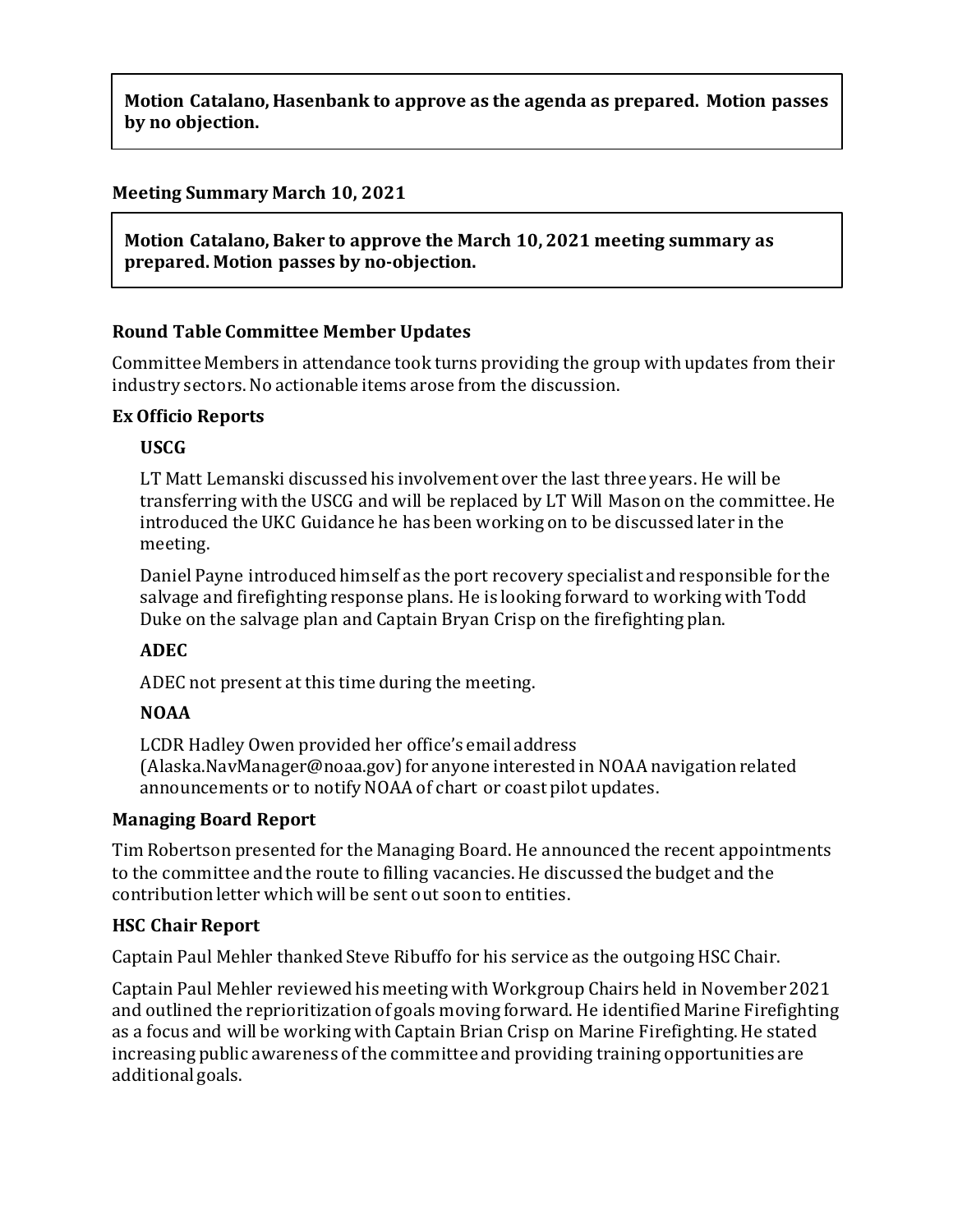Captain Paul Mehler intends to attend the National Harbor Safety Committee Conference in June 2022. He would like to see Alaska as a host in the future.

He thanked committee members for their continued interest and support in serving on the committee.

Matt Clarke mentioned a Marine Firefighting Symposium (Captain John Taylor in Valdez) and a Commercial Vessel Oil Spill Response (SERVS Alyeska in Homer) training as valuable opportunities. The SERVS training will be in April. CISPRI also facilitates training exercises.

### **Workgroup Reports**

# **Navigation Workgroup**

Captain Carolyn Vermette presented the recent Workgroup actions on the UKC Guidance at the Port of Alaska in support of static guidance while at the berth, which has been discussed within the workgroup members and within a larger group on February 22, 2022. A consensus was reached on recommending rescinding the March 9, 2001 USCG Navigational Advisory and to develop UKC Guidance to supplement the HSP. The Workgroup will continue developing draft language which, if recommended, will be forwarded to the committee for adoption in the HSP.

Captain Carolyn Vermette discussed future plans of the Workgroup to work on commercial fishing conflicts and will include David Martin in that coordination. She identified the Workgroup will proceed with developing a recommended definition for "in transit vessels."

Captain Carolyn Vermette thanked all of the Workgroup members for their time in these efforts and highlighted Frank Smith's input on the UKC Guidance.

Captain Paul Mehler thanked Captain Carolyn Vermette for the work and her leadership in the Workgroup.

# **Salvage Workgroup**

Todd Duke discussed his coordination with Daniel Payne last year on updates to the various salvage sections of the area plans for Western Alaska. There have been no major salvage cases in Cook Inlet over the past year and a few emergency towing in the Gulf. Resolve has participated in three major marine fires and two salvage cases in Western US, for vessels that had all been in Western Alaska waters. He outlined that we need to maintain preparedness for this to occur in Alaska.

Todd Duke is supportive of the goal to focus on marine firefighting.

Resolve Academy is the training center for Resolve Marine in Ft. Lauderdale, Florida. They provided the Anchorage Fire Department with marine firefighting training in October 2021. They will return to Anchorage to provide another training May 2-10, 2022. Todd Duke stated he will confirm if additional attendees can register.

Todd Duke offered to provide a virtual salvage assessment course at no cost.

Captain Paul Mehler thanked Todd Duke for all of his expertise and sharing that with the CIHSC. He asked Todd Duke to keep him and Captain Bryan Crisp included in any potential salvage or marine firefighting training opportunities.

# **Marine Firefighting**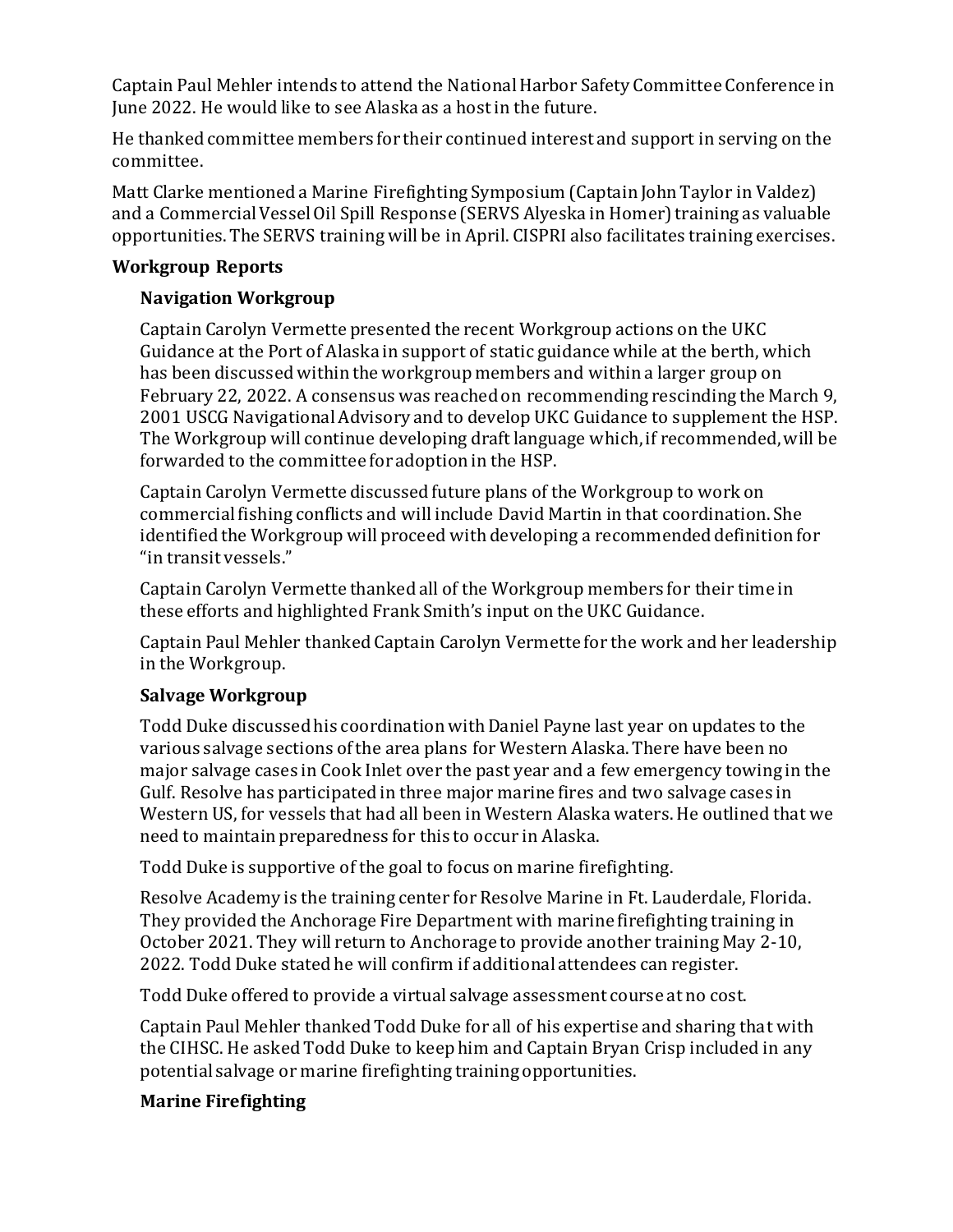Captain Bryan Crisp outlined difficulties in the past in making modifications to the marine firefighting plan which is out of date. He is looking to provide more engagement opportunities. He will be working with the Coast Guard and other stakeholders to recommend updates to the Cook Inlet Subarea Contingency Plan and the Alaska Inland Area Contingency Plan.

Captain Bryan Crisp will be working with the RCACs to reignite the Marine Symposium training for Alaska fire departments, whose staff are unfamiliar with vessel fire fighting. He is also coordinating with Rob Mathis, of Western Emergency Services in Anchor Point who provides certification for marine firefighters, to join the Marine Firefighting workgroup.

Captain Bryan Crisp will be updated the workgroup member list. Dale Butts is no longer in Alaska.

Captain Bryan Crisp is also looking to identify funding sources.

Captain Paul Mehler thanked Captain Bryan Crisp for his leadership and asked attendees to contact Captain Crisp to join the Marine Firefighting workgroup. He emphasized this is one of the highest committee priorities.

Steve "Vinnie" Catalano thanked Captain Bryan Crisp for his efforts. He stated the reason the Marine Firefighting Symposium stopped being held may have been due to certification within fire departments. He will work with Captain Bryan Crisp on providing and funding the Symposium in various locations in Alaska. Captain Bryan Crisp mentioned a previous Dockside Awareness Program and emphasized the need for more advance certification, Marine Firefighting for Land-Based Firefighters. The current obstacle for that certification is there is no vessel to use for training. Funding may best be used to create a training facility in a location that benefits all of Alaska and may be focused on shipboard-based or damage control.

Todd Paxton is interested in further discussions with Captain Bryan Crisp on providing a vessel for training.

### **Harbor Safety Plan**

Steve "Vinnie" Catalano outlined the HSP went out for public review and received no comments. We are awaiting to publish it again. He will work with the workgroups to draft language for their work products to include in the HSP. Once updated, the HSP would go out for public review before finalization.

Steve "Vinnie" Catalano discussed the workgroup will be making edits to the HSP to include political contact information and applicable statutory and regulatory references. The workgroup will seek agency and public support in the value of the HSP.

Steve "Vinnie" Catalano supports training and cross-training opportunities. He recommends a training be included in the HSP.

Steve "Vinnie" Catalano emphasized the importance of active engagement from workgroup members. The next workgroup meeting is anticipated to be in the next couple months.

Captain Paul Mehler recognized the work that goes into the HSP and thanked Steve "Vinnie" Catalano for his efforts.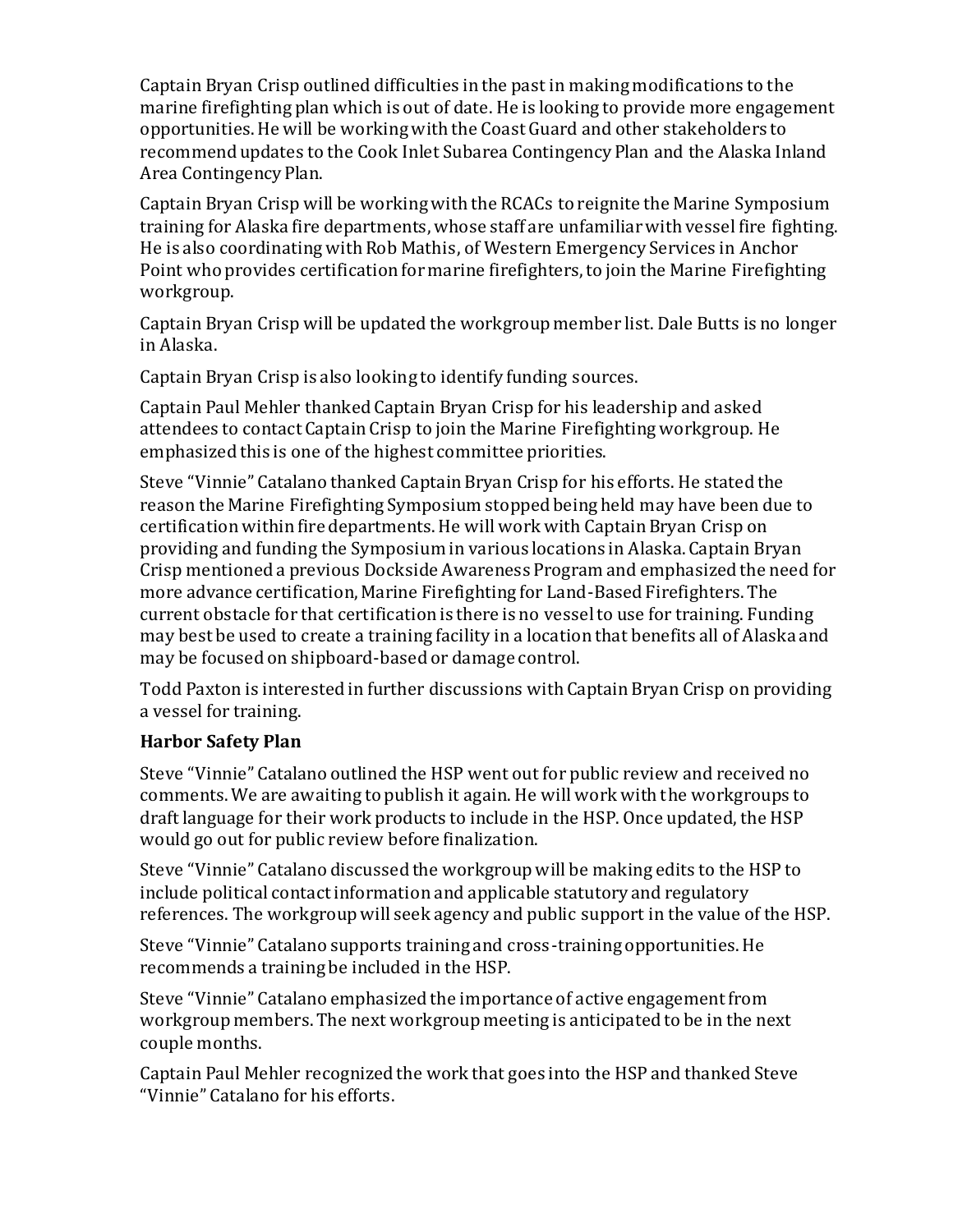# **Facilitator's Report**

Tim Robertson outlined that Sara Nichols has been replaced by Emily Haynes as the committee coordinator. The facilitator is responsible for the website, communications, and assisting in meeting coordination.

Tim Robertson presented on the workgroup process.

### **Presentations**

### **Cook Inlet Vessel Traffic Report**

Sierra Fletcher presented on the Cook Inlet Vessel Traffic Report, completed for CIRCAC, which will be updated annually. She requested metrics that would be beneficial for the CIHSC to capture in future reports.

Frank Smith asked if there is any way to look at groups of vessels that travel into Cook Inlet, which we can use to draft guidance on entering and exiting Cook Inlet. Captain Paul Mehler suggested the Navigation Workgroup coordinate with Sierra Fletcher. Frank Smith asked to be involved in that discussion.

Captain Paul Mehler introduced Captain Leanne Lusk. Captain Leanne Lusk recognized the benefit of the CIHSC's work in Cook Inlet to improve safety. She stated the Cook Inlet Vessel Traffic Report will be helpful in determining future needs of the COTP and requested a copy.

### **Old Business**

Nothing to discuss.

### **New Business**

# **UKC Guidance**

Captain Carolyn Vermette presented the draft letter to the COTP for Western Alaska, recommending rescinding the March 9, 2001 UKC letter. The 2001 letter is no longer applicable and is confusing to operators in Cook Inlet. Captain Paul Mehler provided a brief overview of the history of the UKC Guidance and outlined that this an administrative effort that will allow for a more appropriate UKC Guidance to be developed. Captain Carolyn Vermette stated the Navigation Workgroup is working on draft language to recommend and, until then, SWAPA guidelines would remain.

Steve "Vinnie" Catalano recommended including a copy of this in the HSP's UKC section.

Time Robertson called for any amendments to the draft letter. Captain Paul Mehler noted there is one typo that would be corrected before sending out.

### **Motion Catalano, Clarke to approve the letter to the COPT with the typo corrected. Motion passes unanimously.**

### **Public Comments**

Bill Wolverton informed everyone the offshore oil marine support operations moved from the OSK Dock to the rig tenders dock in July 2021.

### **Review Action Items & Set Next Time**